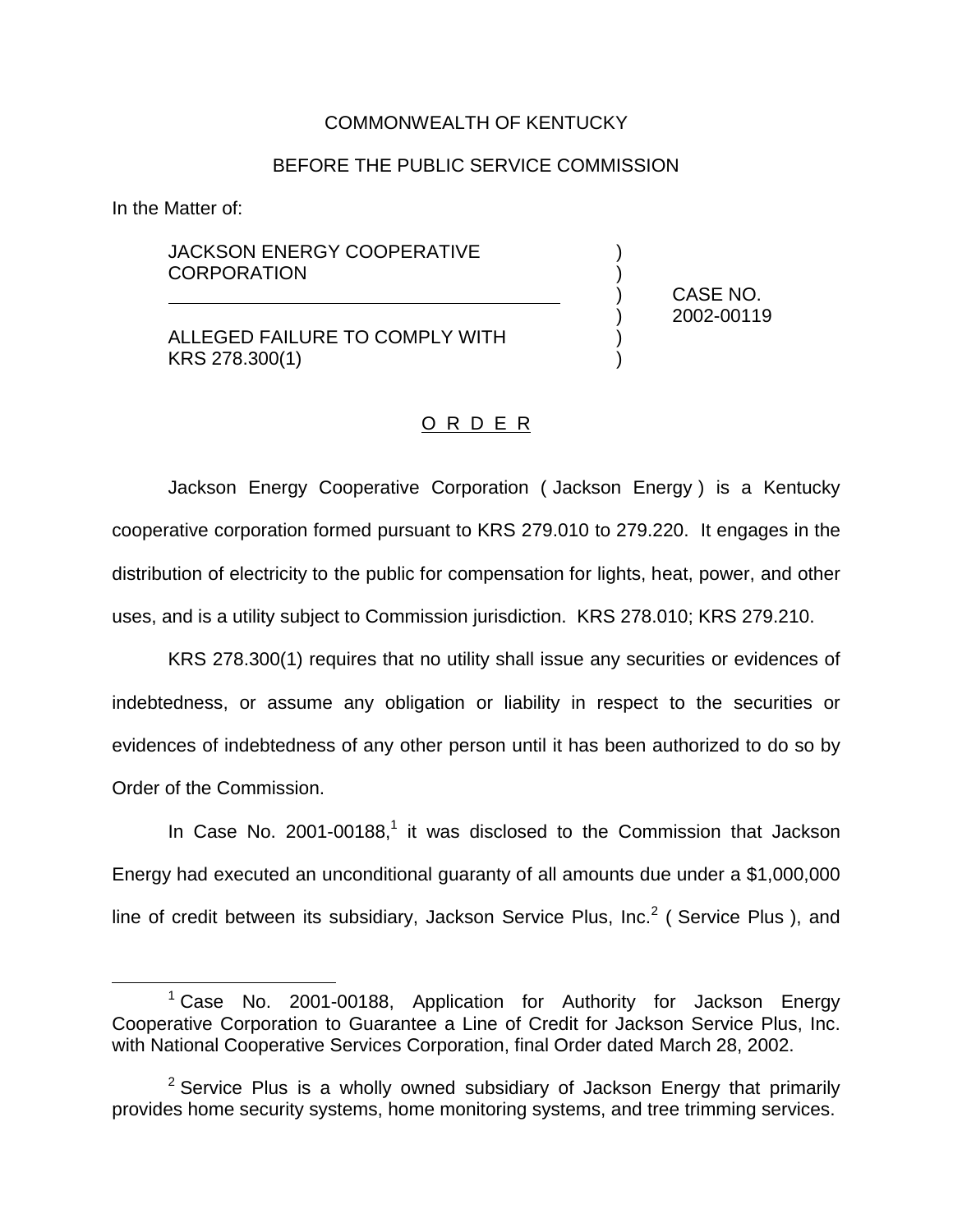the National Cooperative Services Corporation ( NCSC ). Jackson Energy s Board of Directors authorized its President and General Manager to execute this guaranty agreement on August 14, 1998 and Jackson Energy s President and General Manager signed the guaranty on August 19, 1998. $3$ 

Fred Callahan, Fred M. Brown, Edward G. Stamper, Keith Binder, Dale Madden, Steve Patton, Jr., and Donald Thompson were members of the Board of Directors of Jackson Energy on August 14, 1998, and continue in that capacity to control and manage the affairs of Jackson Energy.

Prior to the filing of Case No. 2001-00188, Jackson Energy had neither sought nor been granted the authority to be the guarantor of the NCSC line of credit.

Based upon the foregoing and being otherwise sufficiently advised, the Commission finds prima facie evidence that Jackson Energy failed to comply with KRS 278.300(1), and that Fred Callahan, Fred M. Brown, Edward G. Stamper, Keith Binder, Dale Madden, Steve Patton, Jr., and Donald Thompson aided and abetted Jackson Energy in its violation of KRS 278.300(1).

The Commission, on its own motion, HEREBY ORDERS that:

1. Jackson Energy shall appear before the Commission on June 7, 2002 at 9:00 a.m., Eastern Daylight Time, in the Commission s offices at 211 Sower Boulevard, Frankfort, Kentucky for the purpose of presenting evidence concerning its alleged violation of KRS 278.300(1) and of showing cause why it should not be subject to the penalties prescribed in KRS 278.990(1) for this alleged violation.

 $3$  Service Plus signed the line of credit agreement with NCSC on August 19, 1998. See Case No. 2001-00188, Application Exhibit 2, at 5, 8, and 10.